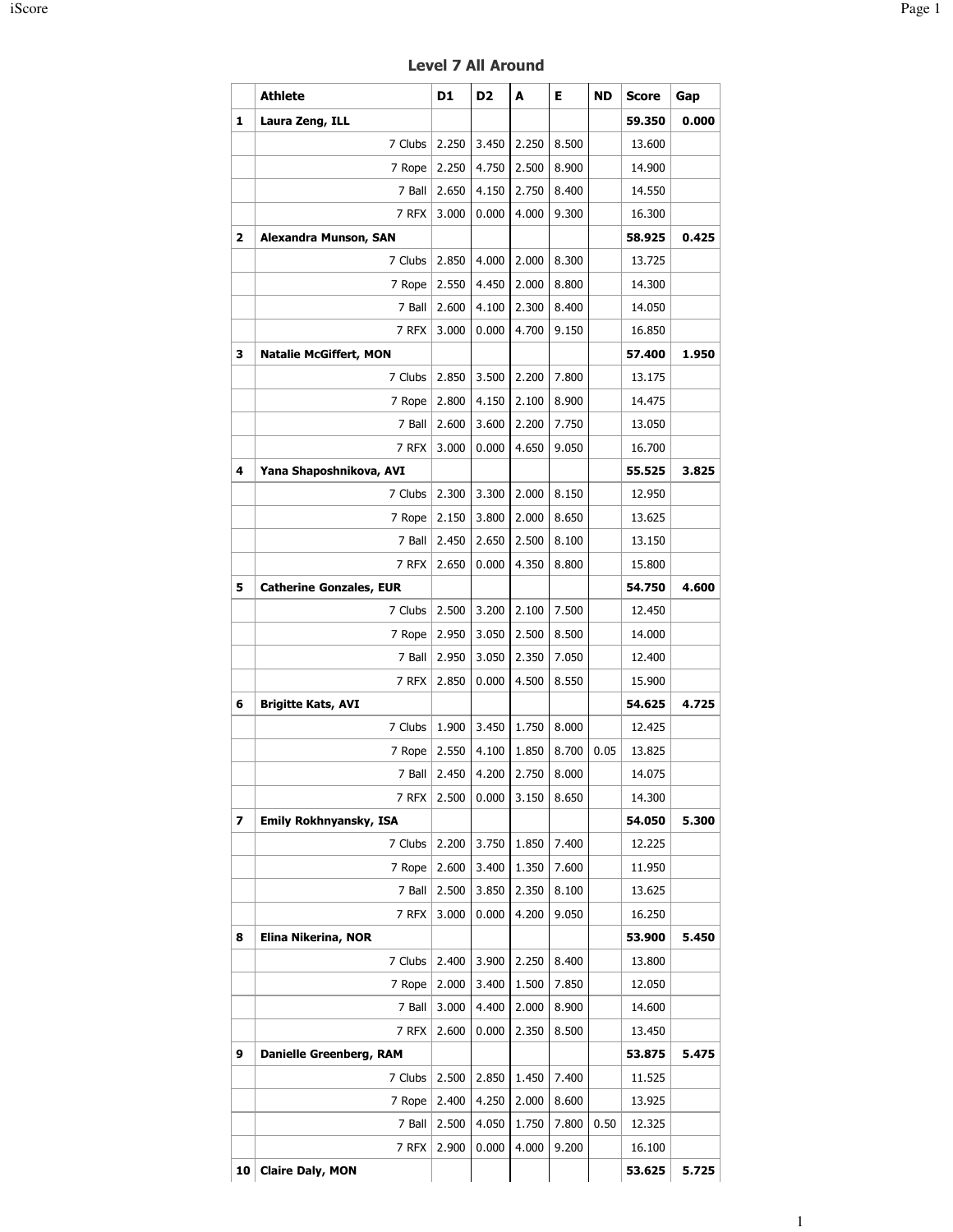|    | 7 Clubs                    | 1.850 | 3.250 | 1.600 | 7.500 |      | 11.650 |       |
|----|----------------------------|-------|-------|-------|-------|------|--------|-------|
|    | 7 Rope                     | 2.400 | 4.150 | 2.000 | 8.550 |      | 13.825 |       |
|    | 7 Ball                     | 2.500 | 3.500 | 1.850 | 7.350 |      | 12.200 |       |
|    | 7 RFX                      | 2.600 | 0.000 | 4.350 | 9.000 |      | 15.950 |       |
| 11 | Kiana Eide, TCR            |       |       |       |       |      | 53.125 | 6.225 |
|    | 7 Clubs                    | 1.950 | 2.700 | 1.450 | 7.050 |      | 10.825 |       |
|    | 7 Rope                     | 2.650 | 3.650 | 1.850 | 8.500 | 0.20 | 13.300 |       |
|    | 7 Ball                     | 2.350 | 4.050 | 2.150 | 8.300 |      | 13.650 |       |
|    | 7 RFX                      | 2.350 | 0.000 | 4.000 | 9.000 |      | 15.350 |       |
| 12 | Elizabeth Kourdaev, TCR    |       |       |       |       |      | 53.000 | 6.350 |
|    | 7 Clubs                    | 2.150 | 3.900 | 2.300 | 8.300 |      | 13.625 |       |
|    | 7 Rope                     | 1.750 | 3.650 | 1.200 | 7.950 |      | 11.850 |       |
|    | 7 Ball                     | 2.350 | 3.600 | 2.200 | 8.600 |      | 13.775 |       |
|    | 7 RFX                      | 2.050 | 0.000 | 3.200 | 8.500 |      | 13.750 |       |
| 13 | Tatiana Naibandyan, WOR    |       |       |       |       |      | 52.350 | 7.000 |
|    | 7 Clubs                    | 2.050 | 1.950 | 1.650 | 8.300 |      | 11.950 |       |
|    | 7 Rope                     | 1.750 | 2.700 | 1.700 | 8.300 |      | 12.225 |       |
|    | 7 Ball                     | 2.000 | 3.650 | 2.800 | 8.200 |      | 13.825 |       |
|    | 7 RFX                      | 2.050 | 0.000 | 3.250 | 9.050 |      | 14.350 |       |
| 14 | <b>Camilla Feeley, RHY</b> |       |       |       |       |      | 52.325 | 7.025 |
|    | 7 Clubs                    | 2.600 | 3.450 | 1.700 | 8.200 |      | 12.925 |       |
|    | 7 Rope                     | 2.300 | 3.150 | 1.200 | 8.500 |      | 12.425 |       |
|    | 7 Ball                     | 2.400 | 3.550 | 2.000 | 8.700 |      | 13.675 |       |
|    | 7 RFX                      | 2.700 | 0.000 | 2.100 | 8.500 |      | 13.300 |       |
| 15 | Gabrielle Ostrometsky, AVI |       |       |       |       |      | 51.650 | 7.700 |
|    | 7 Clubs                    | 1.400 | 3.350 | 2.550 | 7.900 |      | 12.825 |       |
|    | 7 Rope                     | 1.700 | 4.000 | 2.450 | 8.200 |      | 13.500 |       |
|    | 7 Ball                     | 1.850 | 3.000 | 2.100 | 7.850 |      | 12.375 |       |
|    | 7 RFX                      | 2.000 | 0.000 | 3.050 | 7.950 | 0.05 | 12.950 |       |
| 16 | Sophia Popova, TCR         |       |       |       |       |      | 51.350 | 8.000 |
|    | 7 Clubs                    | 2.150 | 3.600 | 1.900 | 7.150 |      | 11.925 |       |
|    | 7 Rope                     | 1.500 | 3.650 | 1.700 | 7.950 |      | 12.225 |       |
|    | 7 Ball                     | 2.150 | 4.150 | 1.700 | 8.000 |      | 12.850 |       |
|    | 7 RFX                      | 2.850 | 0.000 | 2.900 | 8.600 |      | 14.350 |       |
| 16 | <b>Alyssa Anthony, TAM</b> |       |       |       |       |      | 51.350 | 8.000 |
|    | 7 Clubs                    | 1.650 | 3.550 | 1.450 | 8.000 |      | 12.050 |       |
|    | 7 Rope                     | 2.300 | 3.700 | 1.200 | 7.800 |      | 12.000 |       |
|    | 7 Ball                     | 2.850 | 3.350 | 1.200 | 7.700 |      | 12.000 |       |
|    | 7 RFX                      | 2.200 | 0.000 | 3.950 | 9.150 |      | 15.300 |       |
| 18 | <b>Gabrielle Oken, ISA</b> |       |       |       |       |      | 51.175 | 8.175 |
|    | 7 Clubs                    | 2.250 | 4.000 | 2.100 | 8.500 |      | 13.725 |       |
|    | 7 Rope                     | 2.050 | 3.000 | 1.200 | 7.500 |      | 11.225 |       |
|    | 7 Ball                     | 2.350 | 3.800 | 1.700 | 7.650 |      | 12.425 |       |
|    |                            | 1.900 | 0.000 | 3.000 | 8.900 |      | 13.800 |       |
|    | 7 RFX                      |       |       |       |       |      |        |       |
| 19 | Jessica Kennedy, LET       |       |       |       |       |      | 51.000 | 8.350 |
|    | 7 Clubs                    | 1.450 | 3.000 | 1.300 | 7.850 |      | 11.375 |       |
|    | 7 Rope                     | 2.200 | 3.200 | 2.000 | 7.700 |      | 12.400 |       |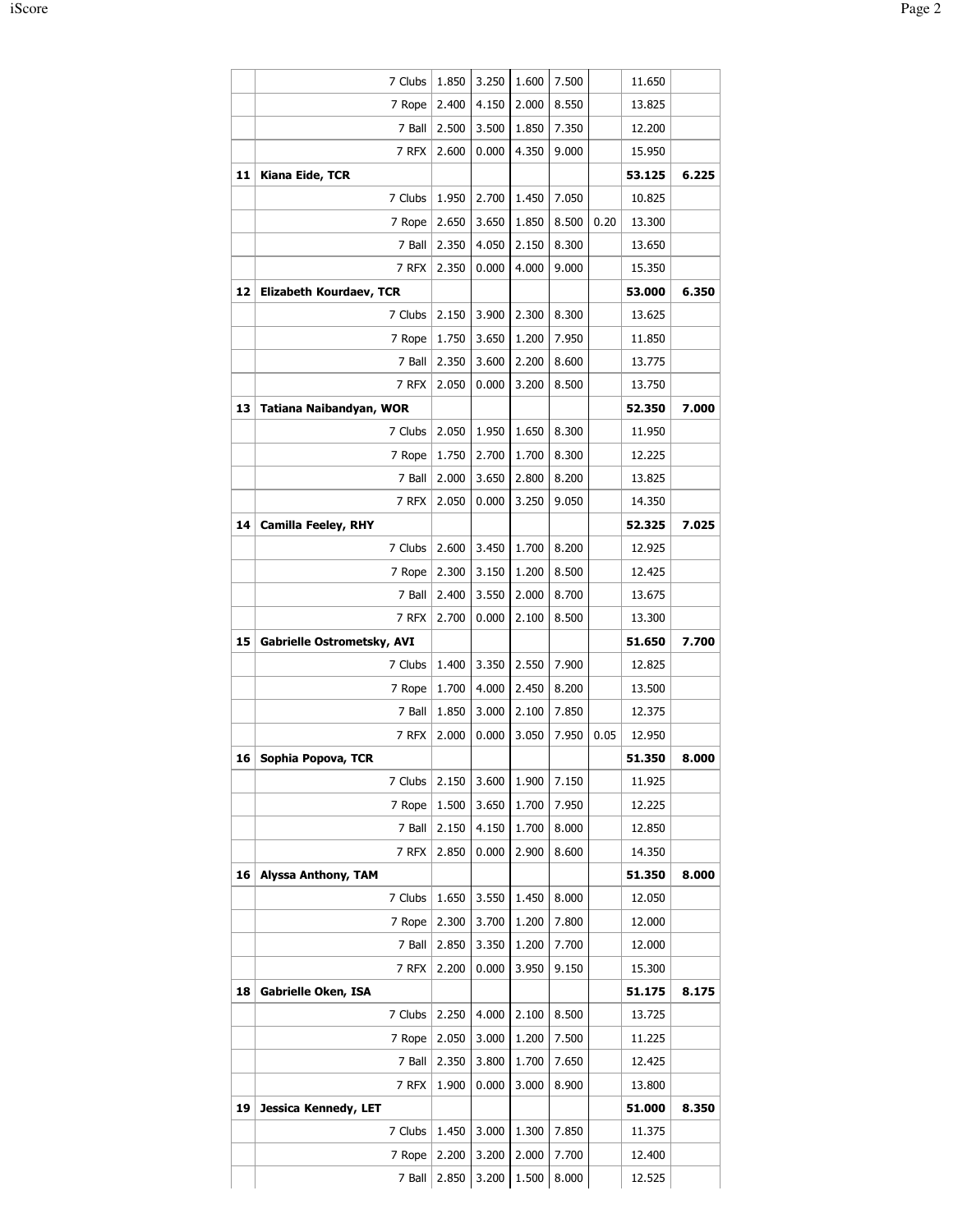|    | 7 RFX                            | 2.850 | 0.000 | 2.950             | 8.900 |      | 14.700 |        |
|----|----------------------------------|-------|-------|-------------------|-------|------|--------|--------|
| 20 | <b>Katie Garner, EXC</b>         |       |       |                   |       |      | 50.950 | 8.400  |
|    | 7 Clubs                          | 1.950 | 3.500 | 2.350             | 7.100 |      | 12.175 |        |
|    | 7 Rope                           | 1.350 | 3.350 | 2.000             | 7.800 |      | 12.150 |        |
|    | 7 Ball                           | 1.300 | 3.450 | 2.100             | 7.750 |      | 12.225 |        |
|    | 7 RFX                            | 2.200 | 0.000 | 3.600             | 8.700 | 0.10 | 14.400 |        |
| 21 | Elizabeth Wu, NEW                |       |       |                   |       |      | 50.750 | 8.600  |
|    | 7 Clubs                          | 1.900 | 2.950 | 1.700             | 7.300 |      | 11.425 |        |
|    | 7 Rope                           | 1.950 | 3.750 | 1.100             | 7.850 |      | 11.800 |        |
|    | 7 Ball                           | 2.050 | 3.500 | 2.100             | 7.400 |      | 12.275 |        |
|    | 7 RFX                            | 2.400 | 0.000 | 3.750             | 9.100 |      | 15.250 |        |
| 22 | Pamela Tang, TAM                 |       |       |                   |       |      | 50.600 | 8.750  |
|    | 7 Clubs                          | 1.200 | 4.000 | 1.100             | 7.600 |      | 11.300 |        |
|    | 7 Rope                           | 1.700 | 3.700 | 1.200             | 8.200 |      | 12.100 |        |
|    | 7 Ball                           | 2.200 | 4.200 | 1.850             | 7.400 |      | 12.450 |        |
|    | 7 RFX                            | 2.600 | 0.000 | 3.500             | 8.650 |      | 14.750 |        |
| 23 | Tawny Sit, ISA                   |       |       |                   |       |      | 50.525 | 8.825  |
|    | 7 Clubs                          | 2.000 | 3.300 | 1.850             | 8.000 |      | 12.500 |        |
|    | 7 Rope                           | 2.000 | 3.600 | 1.950             | 7.500 | 0.05 | 12.200 |        |
|    | 7 Ball                           | 2.100 | 3.450 | 2.200             | 7.350 |      | 12.325 |        |
|    | 7 RFX                            | 2.150 | 0.000 | 2.800             | 8.550 |      | 13.500 |        |
| 24 | Victoria Lin, ISA                |       |       |                   |       |      | 50.425 | 8.925  |
|    | 7 Clubs                          | 1.600 | 3.200 | 1.250             | 7.400 |      | 11.050 |        |
|    | 7 Rope                           | 2.250 | 3.450 | 1.700             | 8.450 |      | 13.000 |        |
|    | 7 Ball                           | 2.000 | 3.950 | 1.600             | 8.100 |      | 12.675 |        |
|    | 7 RFX                            | 2.350 | 0.000 | 2.950             | 8.400 |      | 13.700 |        |
| 25 | <b>Gabrielle Lowenstein, EUR</b> |       |       |                   |       |      | 50.350 | 9.000  |
|    | 7 Clubs                          | 1.600 | 2.700 | 1.750             | 6.850 |      | 10.750 |        |
|    | 7 Rope                           | 1.750 | 3.400 | 2.000             | 7.900 |      | 12.475 |        |
|    | 7 Ball                           | 1.700 | 2.850 | 2.000             | 8.050 |      | 12.325 |        |
|    | 7 RFX                            | 2.450 | 0.000 | 3.850             | 8.500 |      | 14.800 |        |
| 26 | Jordan McKnight, RTK             |       |       |                   |       |      | 49.525 | 9.825  |
|    | 7 Clubs                          | 2.550 | 3.100 | 1.450             | 8.200 |      | 12.475 |        |
|    | 7 Rope                           | 2.800 | 2.950 | 1.200             | 7.500 |      | 11.575 |        |
|    | 7 Ball                           | 2.200 | 2.850 | 0.850             | 7.550 |      | 10.925 |        |
|    | 7 RFX                            | 2.750 | 0.000 | 2.900             | 9.000 | 0.10 | 14.550 |        |
| 27 | <b>Catherine Panasenkov, RHY</b> |       |       |                   |       |      | 49.275 | 10.075 |
|    | 7 Clubs                          | 1.700 | 3.600 | 1.050             | 7.100 |      | 10.800 |        |
|    | 7 Rope                           | 2.100 | 3.950 | 1.100             | 7.800 |      | 11.925 |        |
|    | 7 Ball                           | 2.000 | 3.800 | 2.000             | 7.800 |      | 12.700 |        |
|    | 7 RFX                            | 2.600 | 0.000 | 2.700             | 8.550 |      | 13.850 |        |
| 28 | Molly Isley, NOR                 |       |       |                   |       |      | 49.175 | 10.175 |
|    | 7 Clubs                          | 2.250 | 2.700 | 1.150             | 7.000 |      | 10.625 |        |
|    | 7 Rope                           | 1.600 | 3.600 | 1.900             | 7.950 |      | 12.450 |        |
|    | 7 Ball                           | 2.000 | 3.600 | 1.850             | 7.250 |      | 11.900 |        |
|    | 7 RFX                            | 1.950 | 0.000 | 3.900             | 8.350 |      | 14.200 |        |
| 29 | Julia Zaytsev, CAR               |       |       |                   |       |      | 49.025 | 10.325 |
|    | 7 Clubs                          |       |       | 1.950 3.350 1.500 | 6.900 |      | 11.050 |        |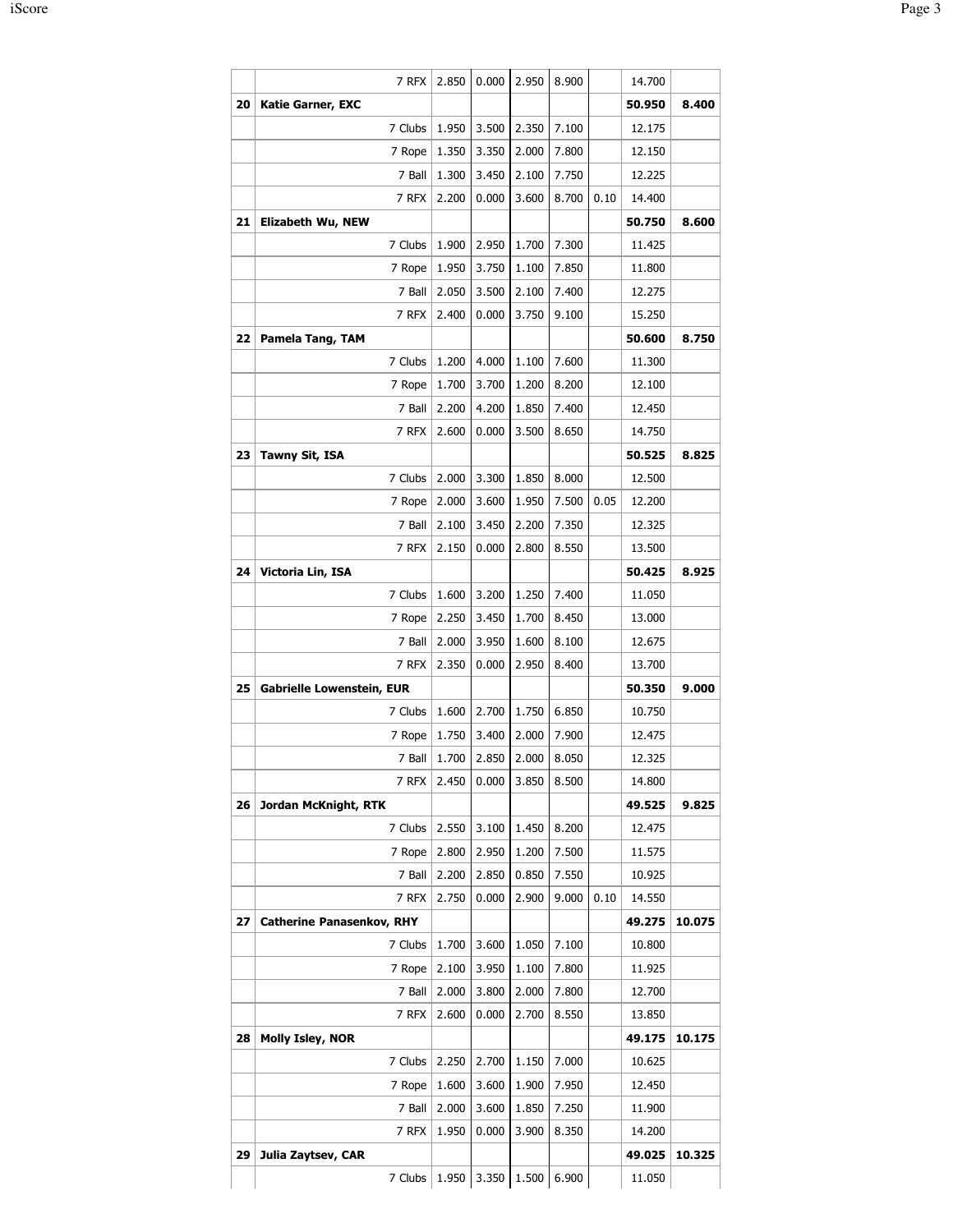|    | 7 Rope                          | 2.000 | 3.900 | 1.100 | 7.300 |      | 11.350 |        |
|----|---------------------------------|-------|-------|-------|-------|------|--------|--------|
|    | 7 Ball                          | 2.350 | 3.100 | 1.500 | 7.100 |      | 11.325 |        |
|    | 7 RFX                           | 2.850 | 0.000 | 3.550 | 8.900 |      | 15.300 |        |
| 30 | Lily Piao, ISA                  |       |       |       |       |      | 48.775 | 10.575 |
|    | 7 Clubs                         | 2.100 | 3.450 | 1.450 | 7.200 |      | 11.425 |        |
|    | 7 Rope                          | 1.550 | 4.050 | 1.700 | 8.000 |      | 12.500 |        |
|    | 7 Ball                          | 1.700 | 3.700 | 1.450 | 7.700 |      | 11.850 |        |
|    | 7 RFX                           | 2.200 | 0.000 | 2.400 | 8.400 |      | 13.000 |        |
| 31 | Karina Oganezova, CAR           |       |       |       |       |      | 48.625 | 10.725 |
|    | 7 Clubs                         | 2.300 | 2.950 | 1.700 | 6.750 |      | 11.075 |        |
|    | 7 Rope                          | 1.700 | 3.250 | 1.600 | 7.200 |      | 11.275 |        |
|    | 7 Ball                          | 2.000 | 3.250 | 1.350 | 7.100 |      | 11.075 |        |
|    | 7 RFX                           | 2.200 | 0.000 | 4.350 | 8.650 |      | 15.200 |        |
| 32 | <b>Alexa Gajeton, EXC</b>       |       |       |       |       |      | 48.175 | 11.175 |
|    | 7 Clubs                         | 1.850 | 2.600 | 1.200 | 6.700 |      | 10.125 |        |
|    | 7 Rope                          | 1.700 | 3.650 | 1.700 | 8.200 |      | 12.575 |        |
|    | 7 Ball                          | 2.200 | 3.950 | 2.350 | 7.050 | 0.40 | 12.075 |        |
|    | 7 RFX                           | 2.000 | 0.000 | 2.850 | 8.550 |      | 13.400 |        |
| 33 | <b>Nelay Huner, ISA</b>         |       |       |       |       |      | 47.875 | 11.475 |
|    | 7 Clubs                         | 1.300 | 3.200 | 1.450 | 7.000 |      | 10.700 |        |
|    | 7 Rope                          | 1.850 | 3.550 | 1.600 | 7.350 |      | 11.650 |        |
|    | 7 Ball                          | 1.850 | 4.000 | 2.200 | 6.650 |      | 11.775 |        |
|    | 7 RFX                           | 2.700 | 0.000 | 2.600 | 8.500 | 0.05 | 13.750 |        |
| 34 | Yuliya Goykhman, PHI            |       |       |       |       |      | 47.800 | 11.550 |
|    | 7 Clubs                         | 1.500 | 3.200 | 1.450 | 7.650 |      | 11.450 |        |
|    | 7 Rope                          | 2.100 | 3.450 | 0.850 | 8.400 | 0.20 | 11.825 |        |
|    | 7 Ball                          | 2.450 | 3.000 | 1.100 | 7.150 |      | 10.975 |        |
|    | 7 RFX                           | 2.250 | 0.000 | 2.850 | 8.450 |      | 13.550 |        |
| 35 | Angela Zhang, PIT               |       |       |       |       |      | 47.700 | 11.650 |
|    | 7 Clubs   1.550   3.050   1.600 |       |       |       | 7.700 |      | 11.600 |        |
|    | 7 Rope                          | 1.350 | 2.300 | 0.950 | 7.650 |      | 10.425 |        |
|    | 7 Ball                          | 2.200 | 3.450 | 1.200 | 7.750 |      | 11.775 |        |
|    | 7 RFX                           | 2.200 | 0.000 | 2.800 | 8.900 |      | 13.900 |        |
| 36 | Yekaterina Sadakova, SOC        |       |       |       |       |      | 47.500 | 11.850 |
|    | 7 Clubs                         | 1.750 | 3.300 | 1.350 | 7.450 |      | 11.325 |        |
|    | 7 Rope                          | 0.600 | 3.650 | 1.850 | 7.350 |      | 11.325 |        |
|    | 7 Ball                          | 1.300 | 3.500 | 1.500 | 7.800 |      | 11.700 |        |
|    | 7 RFX                           | 1.500 | 0.000 | 3.500 | 8.150 |      | 13.150 |        |
| 37 | <b>Bella Zilber, ISA</b>        |       |       |       |       |      | 46.950 | 12.400 |
|    | 7 Clubs                         | 1.100 | 2.800 | 0.900 | 6.500 |      | 9.350  |        |
|    | 7 Rope                          | 1.350 | 3.350 | 1.100 | 7.600 |      | 11.050 |        |
|    | 7 Ball                          | 2.000 | 3.400 | 1.200 | 7.450 |      | 11.350 |        |
|    | 7 RFX                           | 2.800 | 0.000 | 3.400 | 9.000 |      | 15.200 |        |
| 38 | <b>Sydney Danci, EUR</b>        |       |       |       |       |      | 46.925 | 12.425 |
|    | 7 Clubs                         | 1.850 | 3.400 | 1.500 | 6.950 |      | 11.075 |        |
|    | 7 Rope                          | 1.650 | 3.250 | 1.700 | 8.050 |      | 12.200 |        |
|    | 7 Ball                          | 1.000 | 2.500 | 1.100 | 7.000 | 0.40 | 9.450  |        |
|    | 7 RFX                           | 2.200 | 0.000 | 3.250 | 8.750 |      | 14.200 |        |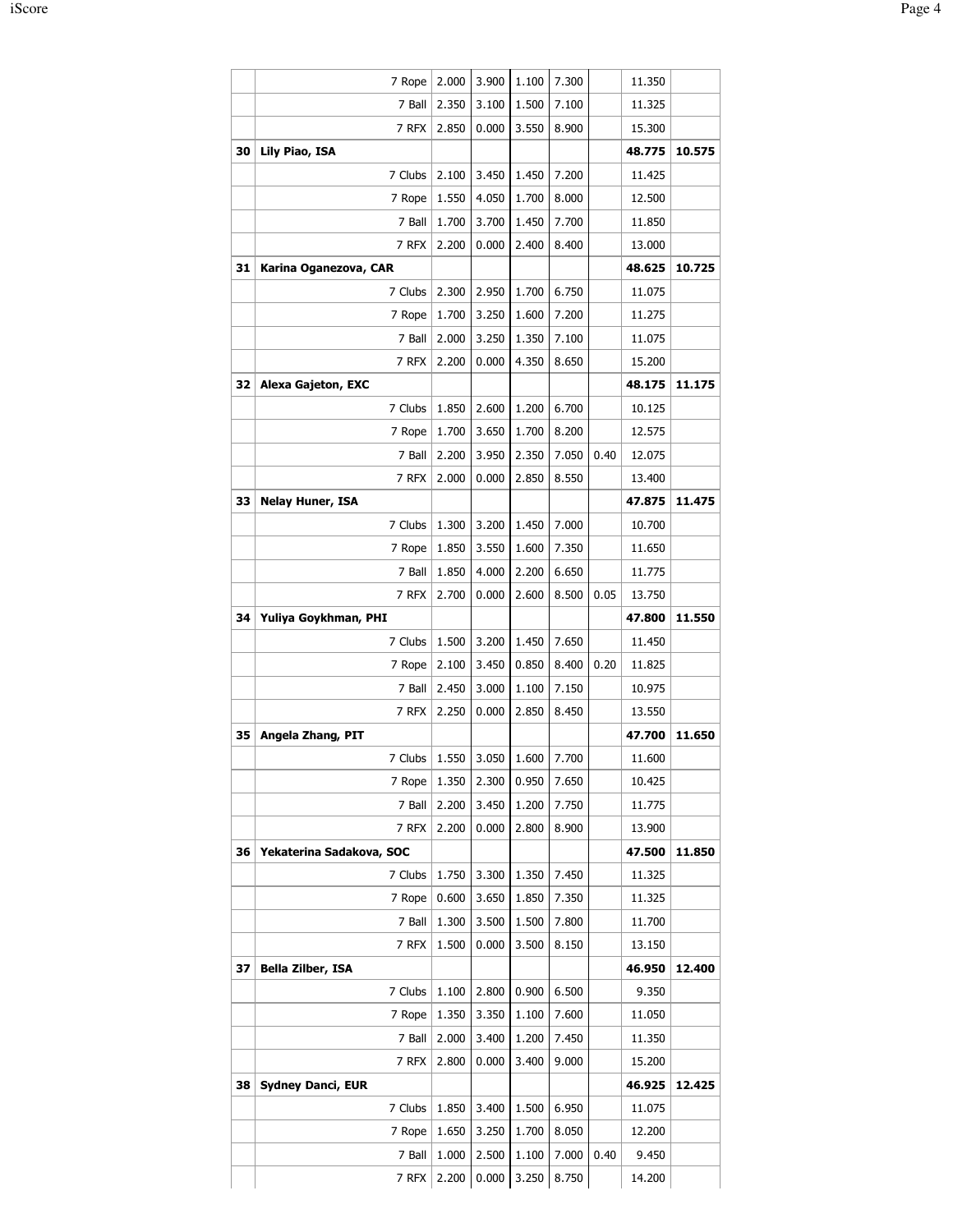| 39 | Leah Bronstein, CAR        |       |       |       |       |      | 46.625 | 12.725 |
|----|----------------------------|-------|-------|-------|-------|------|--------|--------|
|    | 7 Clubs                    | 1.650 | 3.550 | 1.600 | 6.850 |      | 11.050 |        |
|    | 7 Rope                     | 1.150 | 3.750 | 1.100 | 7.100 |      | 10.650 |        |
|    | 7 Ball                     | 1.200 | 3.450 | 1.350 | 7.800 |      | 11.475 |        |
|    | 7 RFX                      | 2.200 | 0.000 | 2.850 | 8.400 |      | 13.450 |        |
| 40 | Jordan Ault, CYC           |       |       |       |       |      | 46.300 | 13.050 |
|    | 7 Clubs                    | 1.900 | 2.550 | 1.100 | 7.900 |      | 11.225 |        |
|    | 7 Rope                     | 1.900 | 2.800 | 1.000 | 7.600 |      | 10.950 |        |
|    | 7 Ball                     | 1.650 | 3.600 | 0.700 | 7.850 |      | 11.175 |        |
|    | 7 RFX                      | 1.750 | 0.000 | 3.100 | 8.100 |      | 12.950 |        |
| 41 | Elena Thompson, WOR        |       |       |       |       |      | 46.275 | 13.075 |
|    | 7 Clubs                    | 2.100 | 2.150 | 1.650 | 7.400 |      | 11.175 |        |
|    | 7 Rope                     | 0.800 | 3.350 | 1.200 | 7.900 |      | 11.175 |        |
|    | 7 Ball                     | 2.000 | 3.150 | 1.250 | 6.850 |      | 10.675 |        |
|    | 7 RFX                      | 2.300 | 0.000 | 2.100 | 8.850 |      | 13.250 |        |
| 42 | Keren Khromchenko, ISA     |       |       |       |       |      | 45.675 | 13.675 |
|    | 7 Clubs                    | 1.350 | 3.000 | 0.800 | 6.900 |      | 9.875  |        |
|    | 7 Rope                     | 1.700 | 2.750 | 1.000 | 7.200 |      | 10.425 |        |
|    | 7 Ball                     | 2.050 | 2.900 | 1.350 | 6.800 |      | 10.625 |        |
|    | 7 RFX                      | 2.600 | 0.000 | 3.250 | 8.950 | 0.05 | 14.750 |        |
| 43 | Alexandria Tamez, ESC      |       |       |       |       |      | 45.600 | 13.750 |
|    | 7 Clubs                    | 1.800 | 3.750 | 1.350 | 7.250 |      | 11.375 |        |
|    | 7 Rope                     | 2.100 | 3.550 | 1.350 | 7.250 |      | 11.425 |        |
|    | 7 Ball                     | 1.400 | 3.500 | 0.850 | 6.900 |      | 10.200 |        |
|    | 7 RFX                      | 2.150 | 0.000 | 2.000 | 8.450 |      | 12.600 |        |
| 44 | <b>Marie Naumenko, AVI</b> |       |       |       |       |      | 45.550 | 13.800 |
|    | 7 Clubs                    | 1.150 | 2.150 | 0.850 | 7.000 |      | 9.500  |        |
|    | 7 Rope                     | 1.400 | 3.250 | 1.100 | 7.400 |      | 10.825 |        |
|    | 7 Ball                     | 1.250 | 2.700 | 1.850 | 8.000 | 0.15 | 11.675 |        |
|    | $7$ RFX                    | 1.600 | 0.000 | 3.800 | 8.150 |      | 13.550 |        |
| 45 | <b>Emilie Gupta, OAK</b>   |       |       |       |       |      | 45.375 | 13.975 |
|    | 7 Clubs                    | 1.500 | 2.950 | 1.850 | 7.550 |      | 11.625 |        |
|    | 7 Rope                     | 1.500 | 2.450 | 1.200 | 7.300 |      | 10.475 |        |
|    | 7 Ball                     | 1.500 | 3.550 | 1.200 | 7.350 |      | 11.075 |        |
|    | 7 RFX                      | 1.800 | 0.000 | 2.150 | 8.250 |      | 12.200 |        |
| 46 | <b>Cailey Christ, RTK</b>  |       |       |       |       |      | 45.025 | 14.325 |
|    | 7 Clubs                    | 2.100 | 3.300 | 0.800 | 7.550 |      | 11.050 |        |
|    | 7 Rope                     | 1.600 | 3.600 | 0.500 | 7.000 |      | 10.100 |        |
|    | 7 Ball                     | 1.750 | 4.100 | 1.200 | 7.700 |      | 11.825 |        |
|    | 7 RFX                      | 2.350 | 0.000 | 1.250 | 8.450 |      | 12.050 |        |
| 46 | McKenna Ostryniec, PIT     |       |       |       |       |      | 45.025 | 14.325 |
|    | 7 Clubs                    | 1.600 | 2.700 | 2.250 | 7.350 |      | 11.750 |        |
|    | 7 Rope                     | 0.950 | 3.200 | 2.000 | 7.000 |      | 11.075 |        |
|    | 7 Ball                     | 1.150 | 2.150 | 1.100 | 7.250 |      | 10.000 |        |
|    | 7 RFX                      | 1.100 | 0.000 | 3.000 | 8.100 |      | 12.200 |        |
|    |                            |       |       |       |       |      | 44.675 | 14.675 |
|    | <b>Maria Jutton, RAZ</b>   |       |       |       |       |      |        |        |
| 48 | 7 Clubs                    | 1.900 | 1.950 | 1.200 | 7.750 |      | 10.875 |        |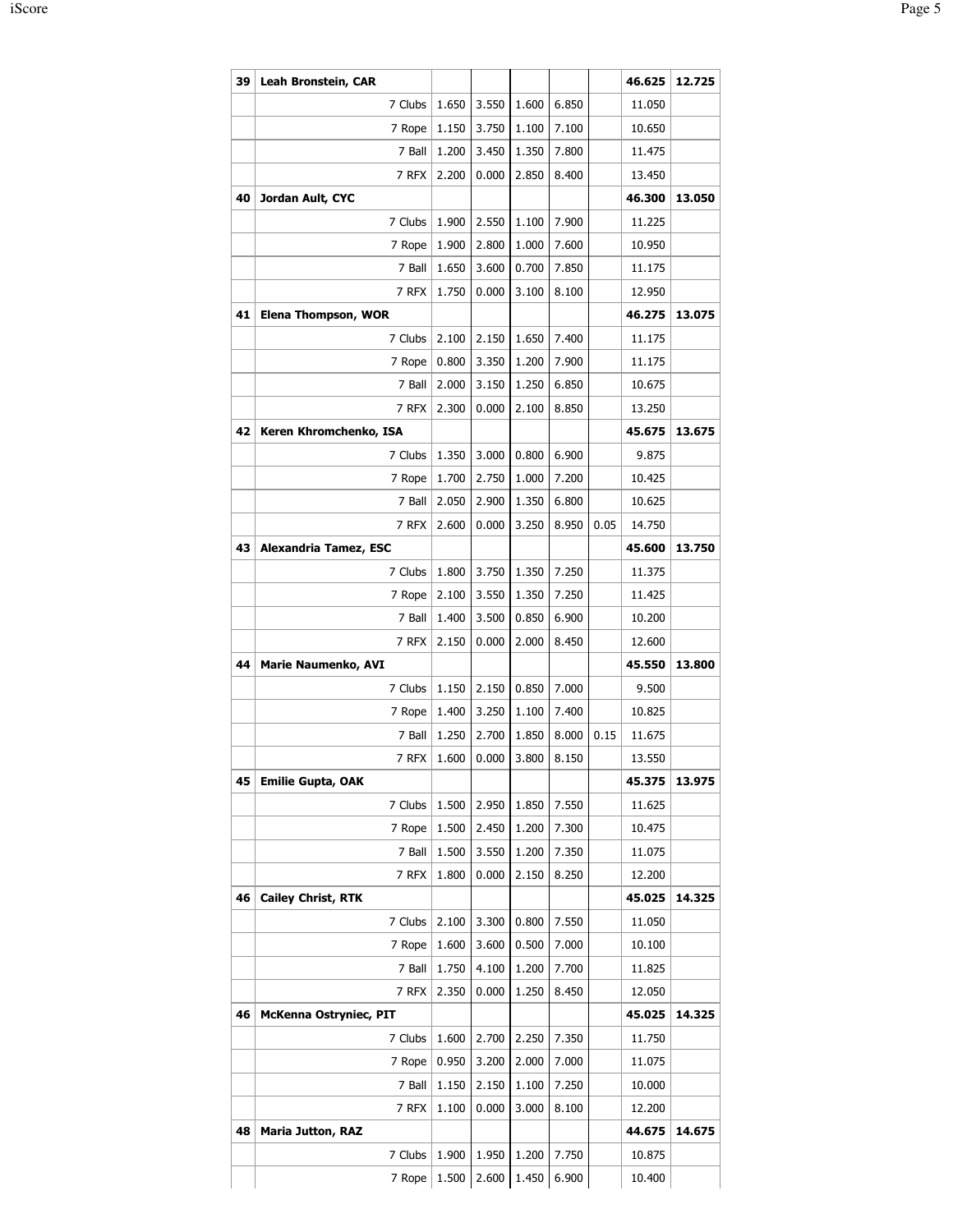|    | 7 Ball                      | 1.950 | 2.650 | 1.200 | 7.850 |      | 11.350 |        |
|----|-----------------------------|-------|-------|-------|-------|------|--------|--------|
|    | 7 RFX                       | 2.200 | 0.000 | 2.500 | 8.450 |      | 12.050 |        |
| 49 | <b>Allison Brooks, OAK</b>  |       |       |       |       |      | 44.400 | 14.950 |
|    | 7 Clubs                     | 1.250 | 3.050 | 1.250 | 7.200 |      | 10.600 |        |
|    | 7 Rope                      | 1.050 | 2.150 | 1.100 | 7.400 |      | 10.100 |        |
|    | 7 Ball                      | 1.900 | 3.200 | 1.000 | 7.000 |      | 10.550 |        |
|    | 7 RFX                       | 2.000 | 0.000 | 2.650 | 8.500 |      | 13.150 |        |
| 50 | <b>Hannah Anderson, ELR</b> |       |       |       |       |      | 44.150 | 15.200 |
|    | 7 Clubs                     | 1.200 | 3.700 | 1.200 | 6.350 |      | 10.000 |        |
|    | 7 Rope                      | 1.150 | 4.050 | 0.700 | 7.200 | 0.05 | 10.450 |        |
|    | 7 Ball                      | 1.800 | 3.700 | 1.200 | 7.600 | 0.10 | 11.450 |        |
|    | 7 RFX                       | 1.950 | 0.000 | 2.150 | 8.150 |      | 12.250 |        |
| 51 | Alyssa Bagoya, WES          |       |       |       |       |      | 43.650 | 15.700 |
|    | 7 Clubs                     | 1.700 | 2.700 | 1.000 | 7.600 | 0.10 | 10.700 |        |
|    | 7 Rope                      | 1.500 | 2.750 | 1.300 | 6.800 |      | 10.225 |        |
|    | 7 Ball                      | 1.300 | 2.250 | 0.500 | 7.000 |      | 9.275  |        |
|    | 7 RFX                       | 1.700 | 0.000 | 3.150 | 8.600 |      | 13.450 |        |
| 52 | Gigi Kerber, NOR            |       |       |       |       |      | 43.400 | 15.950 |
|    | 7 Clubs                     | 1.250 | 2.350 | 0.900 | 5.550 |      | 8.250  |        |
|    | 7 Rope                      | 1.600 | 3.100 | 1.200 | 7.350 |      | 10.900 |        |
|    | 7 Ball                      | 1.800 | 2.700 | 2.350 | 6.600 |      | 11.200 |        |
|    | 7 RFX                       | 2.050 | 0.000 | 3.000 | 8.000 |      | 13.050 |        |
| 53 | Sheila Echano, CAR          |       |       |       |       |      | 43.100 | 16.250 |
|    | 7 Clubs                     | 1.500 | 3.150 | 1.200 | 5.800 | 0.05 | 9.275  |        |
|    | 7 Rope                      | 1.250 | 2.900 | 0.700 | 6.700 | 0.20 | 9.275  |        |
|    | 7 Ball                      | 1.500 | 3.900 | 1.200 | 7.500 |      | 11.400 |        |
|    | 7 RFX                       | 1.900 | 0.000 | 2.800 | 8.450 |      | 13.150 |        |
| 54 | Dana Goldberg, OAK          |       |       |       |       |      | 43.025 | 16.325 |
|    | 7 Clubs                     | 1.600 | 3.600 | 1.100 | 6.950 |      | 10.650 |        |
|    | 7 Rope                      | 1.100 | 3.700 | 1.000 | 6.700 |      | 10.100 |        |
|    | 7 Ball                      | 1.650 | 3.000 | 0.700 | 6.900 |      | 9.925  |        |
|    | 7 RFX                       | 1.500 | 0.000 | 2.250 | 8.600 |      | 12.350 |        |
| 55 | <b>Ashley Govi, PIT</b>     |       |       |       |       |      |        |        |
|    |                             |       |       |       |       |      | 42.700 | 16.650 |
|    | 7 Clubs                     | 1.900 | 2.550 | 1.200 | 6.850 |      | 10.275 |        |
|    | 7 Rope                      | 0.850 | 2.550 | 1.100 | 6.950 |      | 9.750  |        |
|    | 7 Ball                      | 1.650 | 2.600 | 0.700 | 7.450 |      | 10.275 |        |
|    | 7 RFX                       | 2.000 | 0.000 | 2.250 | 8.150 |      | 12.400 |        |
| 56 | <b>Katie Sanford, WOR</b>   |       |       |       |       |      | 42.600 | 16.750 |
|    | 7 Clubs                     | 1.500 | 2.600 | 0.950 | 7.150 |      | 10.150 |        |
|    | 7 Rope                      | 1.100 | 2.350 | 1.000 | 7.050 |      | 9.775  |        |
|    | 7 Ball                      | 1.800 | 2.550 | 1.350 | 7.300 |      | 10.825 |        |
|    | 7 RFX                       | 1.600 | 0.000 | 2.100 | 8.150 |      | 11.850 |        |
| 57 | McKenzie Jean-Philippe, RHY |       |       |       |       |      | 42.425 | 16.925 |
|    | 7 Clubs                     | 1.200 | 2.650 | 0.700 | 7.450 |      | 10.075 |        |
|    | 7 Rope                      | 1.350 | 3.900 | 1.100 | 7.050 |      | 10.775 |        |
|    | 7 Ball                      | 1.400 | 2.750 | 0.500 | 7.100 |      | 9.675  |        |
|    | 7 RFX                       | 1.600 | 0.000 | 2.250 | 8.050 |      | 11.900 |        |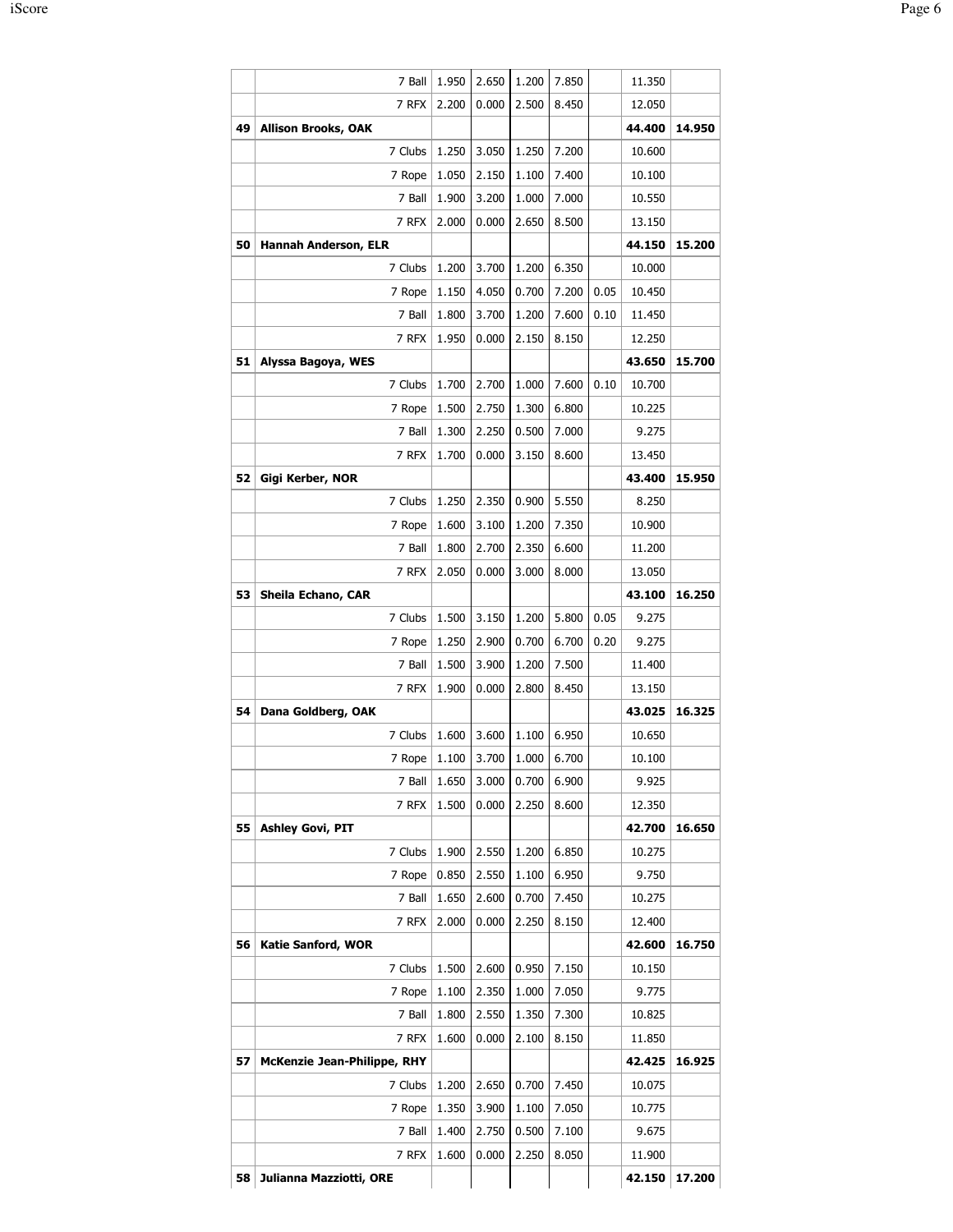|    | 7 Clubs                        | 1.850 | 2.600 | 0.800 | 7.250 |      | 10.275 |        |
|----|--------------------------------|-------|-------|-------|-------|------|--------|--------|
|    | 7 Rope                         | 1.000 | 2.750 | 1.000 | 6.700 |      | 9.575  |        |
|    | 7 Ball                         | 1.400 | 2.700 | 0.500 | 6.750 |      | 9.300  |        |
|    | 7 RFX                          | 2.200 | 0.000 | 2.600 | 8.200 |      | 13.000 |        |
| 59 | <b>Leslie Potruch, CAR</b>     |       |       |       |       |      | 41.700 | 17.650 |
|    | 7 Clubs                        | 1.800 | 3.850 | 1.200 | 6.300 |      | 10.325 |        |
|    | 7 Rope                         | 0.900 | 3.500 | 0.600 | 6.800 |      | 9.600  |        |
|    | 7 Ball                         | 1.250 | 2.900 | 0.700 | 6.600 | 0.40 | 8.975  |        |
|    | 7 RFX                          | 1.350 | 0.000 | 3.050 | 8.400 |      | 12.800 |        |
| 60 | <b>Liliana Considine, WES</b>  |       |       |       |       |      | 41.275 | 18.075 |
|    | 7 Clubs                        | 1.600 | 3.200 | 0.850 | 7.000 |      | 10.250 |        |
|    | 7 Rope                         | 0.650 | 2.350 | 1.000 | 7.100 |      | 9.600  |        |
|    | 7 Ball                         | 1.300 | 2.950 | 0.700 | 6.900 |      | 9.725  |        |
|    | 7 RFX                          | 1.100 | 0.000 | 2.250 | 8.350 |      | 11.700 |        |
| 61 | <b>Madeline Hamblen, LET</b>   |       |       |       |       |      | 41.075 | 18.275 |
|    | 7 Clubs                        | 1.200 | 1.700 | 1.000 | 6.650 |      | 9.100  |        |
|    | 7 Rope                         | 0.600 | 2.900 | 0.700 | 6.450 |      | 8.900  |        |
|    | 7 Ball                         | 1.550 | 3.500 | 1.450 | 7.000 |      | 10.975 |        |
|    | 7 RFX                          | 1.800 | 0.000 | 2.450 | 7.850 |      | 12.100 |        |
| 62 | <b>Marjorey Razdolsky, NOR</b> |       |       |       |       |      | 40.425 | 18.925 |
|    | 7 Clubs                        | 1.350 | 3.300 | 0.950 | 6.400 |      | 9.675  |        |
|    | 7 Rope                         | 0.900 | 3.500 | 0.850 | 7.000 |      | 10.050 |        |
|    | 7 Ball                         | 1.400 | 2.700 | 0.700 | 6.700 |      | 9.450  |        |
|    | 7 RFX                          | 1.650 | 0.000 | 1.900 | 7.700 |      | 11.250 |        |
| 63 | Katherine Rueckert, WES        |       |       |       |       |      | 40.400 | 18.950 |
|    | 7 Clubs                        | 0.900 | 3.550 | 1.100 | 7.200 |      | 10.525 |        |
|    | 7 Rope                         | 0.850 | 2.600 | 0.850 | 6.650 |      | 9.225  |        |
|    | 7 Ball                         | 0.650 | 2.850 | 0.500 | 6.000 |      | 8.250  |        |
|    | 7 RFX                          | 1.200 | 0.000 | 3.500 | 7.700 |      | 12.400 |        |
| 64 | Ariana Singeorzan, ELR         |       |       |       |       |      | 39.950 | 19.400 |
|    | 7 Clubs                        | 1.000 | 2.350 | 0.850 | 7.050 |      | 9.575  |        |
|    | 7 Rope                         | 1.050 | 2.300 | 0.700 | 6.900 |      | 9.275  |        |
|    | 7 Ball                         | 0.800 | 2.600 | 1.000 | 7.100 |      | 9.800  |        |
|    | 7 RFX                          | 1.500 | 0.000 | 1.900 | 7.900 |      | 11.300 |        |
| 65 | Lenox Butcher, HOU             |       |       |       |       |      | 39.775 | 19.575 |
|    | 7 Clubs                        | 0.600 | 2.550 | 0.850 | 6.400 |      | 8.825  |        |
|    | 7 Rope                         | 0.850 | 3.100 | 1.000 | 7.000 |      | 9.975  |        |
|    | 7 Ball                         | 1.100 | 2.550 | 1.200 | 6.250 |      | 9.275  |        |
|    | 7 RFX                          | 1.600 | 0.000 | 2.350 | 7.750 |      | 11.700 |        |
| 66 | Amanda Graziano, ILL           |       |       |       |       |      | 39.500 | 19.850 |
|    | 7 Clubs                        | 1.000 | 2.150 | 1.200 | 7.000 |      | 9.775  |        |
|    | 7 Rope                         | 0.600 | 1.700 | 0.700 | 6.200 |      | 8.050  |        |
|    | 7 Ball                         | 0.800 | 2.750 | 1.000 | 7.000 |      | 9.775  |        |
|    | 7 RFX                          | 1.650 | 0.000 | 2.350 | 7.900 |      | 11.900 |        |
| 67 | <b>Ingrid Bent, EVE</b>        |       |       |       |       |      | 39.300 | 20.050 |
|    | 7 Clubs                        | 0.900 | 3.100 | 0.700 | 6.300 |      | 9.000  |        |
|    | 7 Rope                         | 0.600 | 3.000 | 1.300 | 6.600 |      | 9.700  |        |
|    | 7 Ball                         | 0.950 | 3.250 | 1.200 | 6.050 |      | 9.350  |        |
|    |                                |       |       |       |       |      |        |        |